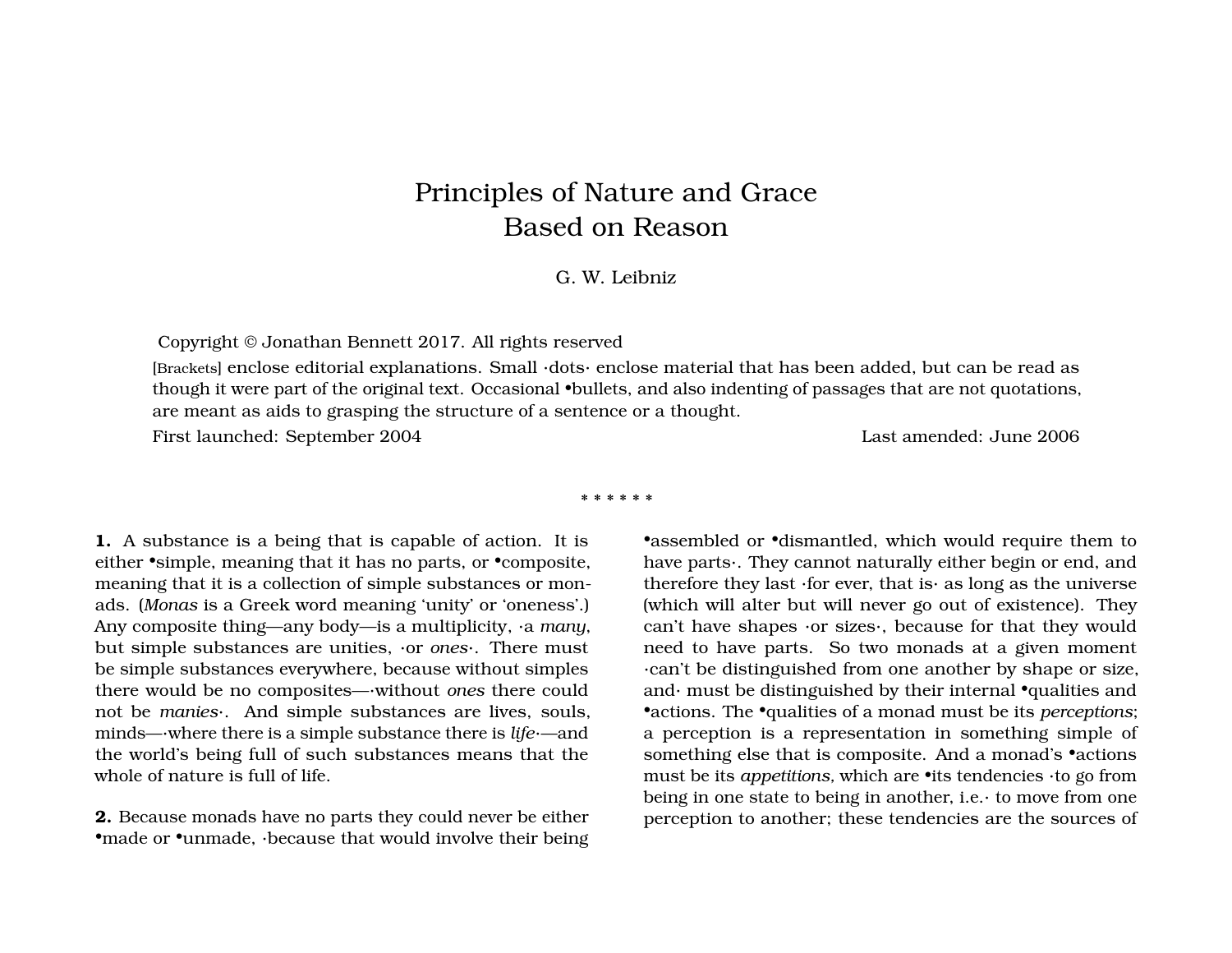·all· the changes it undergoes. A substance's being *simple* ·means that it can't have •many parts, but it· doesn't rule out its being in •many states all at once; and those many different states must consist in the many different relations it has to things outside it. [Regarding that sentence: the only translation for Leibniz's *consister dans* is 'consist in'; but he can't mean this in the way we understand it. For us now. a statement of the form 'The Fs consist in Gs' implies that Gs are more basic than Fs, i.e. that the way to understand what Fs are goes *through* an understanding of •what Gs are and of •how they compose or make up Fs. Leibniz didn't think that the way to understand what monadic perceptions are is *through* understanding how monads relate to things outside them (whether other monads or physical objects); indeed, he said loudly and often, through most of his career, that there are no basic relational properties, and that any contingent truth of the form 'x has relation  $R$  to  $y'$  owes its truth entirely to non-relational (monadic) truths of the form 'x is F and y is G'. Leibniz was more at home in Latin than in French; perhaps his use of *consister* was unconsciously coloured by his knowledge of the Latin *consistere*, which has a wider ranger of senses, and could convey the idea that the Fs *match up against* the Gs, with no sense of a flow of explanation in either direction.] Similarly, a  $\cdot$  geometrical $\cdot$  point is completely simple; yet infinitely many angles are formed by the lines that meet at it, ·and each of those corresponds to a relation that the point has to something other than itself·.

**3.** [In this section, Leibniz writes of 'final causes' and 'efficient causes'. The final cause of an event is its purpose, what it happened *for*; an efficient cause is just what we today would call 'a cause' with no adjective. The distinction becomes relevant again in section 11.] In nature everything is full. There are simple substances everywhere, genuinely separated from one another by their own actions which continually change their relations to one another. Every simple substance (or individual monad) is the •centre and •source of unity of a composite substance such as an animal; the central monad is surrounded by a mass made

up of an infinity of other monads which constitute its *body*. The ·states of· the central monad correspond to the states of its body, and in this way it *represents* things outside it—as though it were a kind of nerve-centre ·receiving information from all around it·. This body is organic when it constitutes a kind of *natural* automaton or machine—that is, a machine made up of machines which in their turn are made up of machines, down to the smallest noticeable parts. Because the world is full, everything in it is linked ·to everything else·, and each body acts to a greater or lesser extent on each other body in proportion to the distance ·between them·, and is affected by it in return. This has the result that every monad is a living mirror which represents the universe in accordance with its own point of view, and is as orderly as the universe itself. (·By 'a *living* mirror' I mean one that is· endowed with its own internal ·source of· activity.) A monad's perceptions arise out of its other perceptions by the

> •laws of appetites—the laws of •the final causes of good and evil (these appetites are just conspicuous perceptions, whether orderly or disorderly),

just as changes in bodies or in external phenomena arise one from another by the

•laws of efficient causes—the •laws governing the movements ·of bodies·.

So there is perfect harmony between •the perceptions of the monad and •the movements of bodies, a harmony that was pre-established from the outset between •the system of final causes and that of •efficient causes. This harmony is what constitutes the *real union* of the soul with the body—enabling them to be united without either of them being able to change the laws of the other.

**4.** Each monad, together with its own body, constitutes a living substance. ·So every living substance is made up of smaller living substances which in their turn are made up of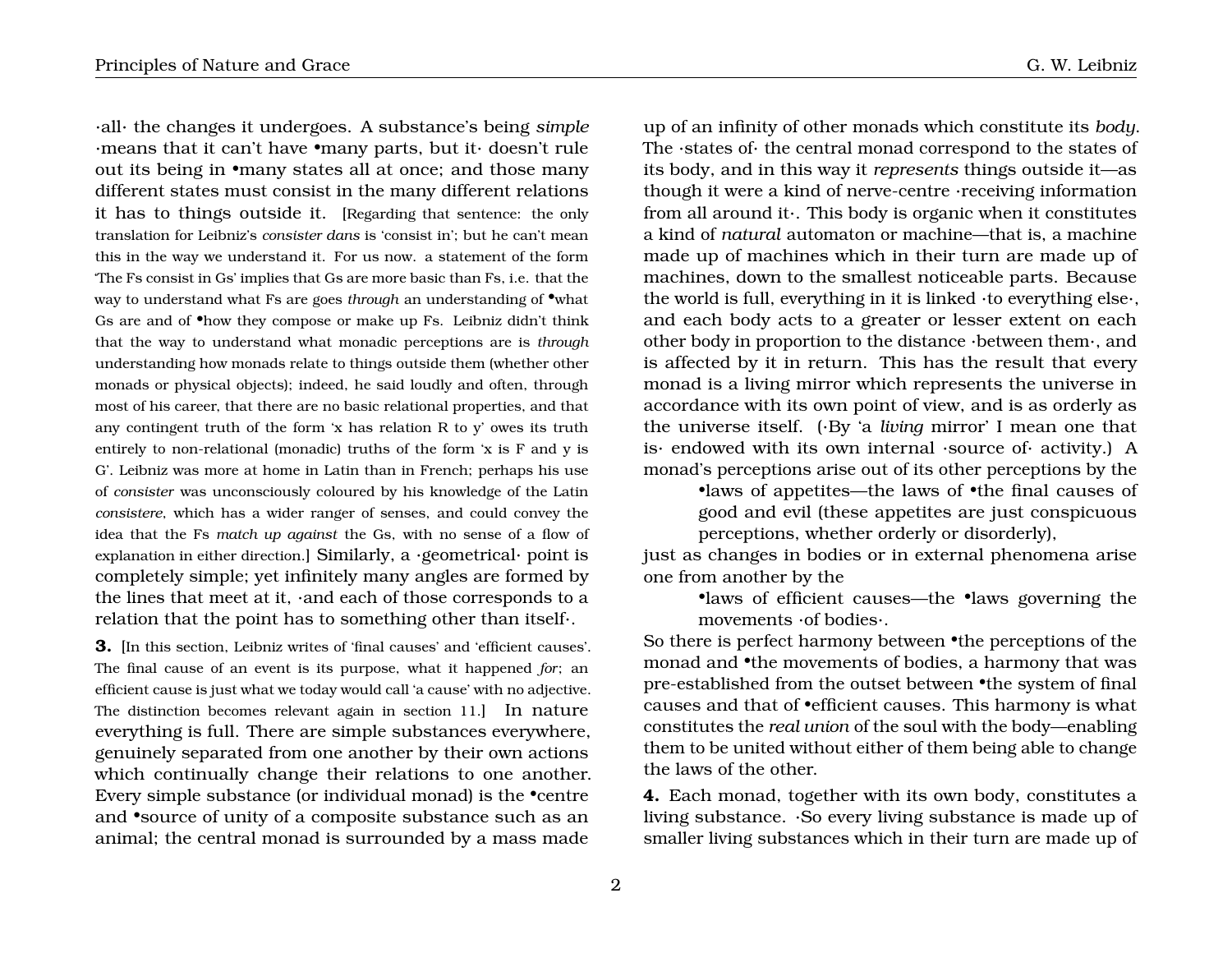still smaller ones, and so on down to infinity·. Thus, not only is there life everywhere—·the life of organisms· equipped with limbs or organs·—but there are infinite levels of life among monads, some of which are more or less dominant over others. A monad's organs—·that is, the organs of its body·—may be set up in such a way as to make the ·material· impressions they receive sharp and definite. (An example of this is the way the ·lens-like· shape of the fluids of the eye focuses the rays of light, so that they operate with more force.) When this is so, the ·monadic· perceptions that represent the ·material· impressions are also sharp and definite. Such a perception amounts to a *feeling* [French *sentiment*, which can also mean 'sensation' or 'belief'—that is,  $a$ *perception that is stored in memory*, a perception of which a certain echo remains for a long time so as to be heard in appropriate circumstances. A living thing of this kind is called an *animal,* and correspondingly its monad is called a *soul*. When such a soul is at the level of •reason, it is something more sublime, and we count it as a  $\bullet$ mind, as I shall explain shortly. But sometimes animals are at the ·sub-animal· level of bare living things, and their souls at the level of mere ·unelevated· monads. This is when their perceptions are not distinct enough to be remembered, as happens during a deep dreamless sleep or during a fainting spell. (But perceptions that have become entirely confused in an animal are bound to recover, for reasons that I shall give in section 12.) So there is a good distinction between

•perception = the internal state of a monad that represents external things, and

•awareness = consciousness, or the reflective knowledge of that internal state.

Awareness is not given to all souls, and no soul has it all the time. It was for the lack of this distinction that the Cartesians went wrong, by regarding perceptions of which we are not

aware as nothing—·a naively unscientific view· like the view of folk who regard imperceptible bodies as nothing! This ·same underlying mistake· led those same Cartesians to think that the only monads are *minds*; they denied that non-human animals have souls, and were even further from allowing any ·mind-like· sources of life at sub-animal levels. Along with offending too much *against* people's ordinary beliefs by refusing all feeling to non-human animals, they went too far *with* popular prejudices by confusing a long •stupor arising from a great confusion of perceptions with •death strictly so-called. (If death occurred, it would involve the stopping of all perception, ·not mere confusion of perceptions·.) This confirmed people in their ill-founded belief that some souls go out of existence, and also confirmed the so-called 'free-thinkers' in their miserable opinion that our own souls are not immortal.

**5.** The perceptions of ·non-human· animals are interconnected in a way that has some resemblance to *reason*. But ·it differs from reason because· it is grounded only in the memory of facts or *effects*, and not at all in the knowledge of *causes*. That is what happens when a dog shrinks from the stick with which it has been beaten because memory represents to it the pain the stick has caused. In fact human beings, to the extent that they are empirics—which is to say in three quarters of what they do—act just like non-human animals. [An 'empiric' is someone who goes by obvious superficial regularities and similarities without asking 'Why?' about any of them.] For example, we expect there to be daylight tomorrow because we have always experienced it that way; only an astronomer foresees it in a reasoned way (and even *his* prediction will prove wrong some day, when the cause of daylight goes out of existence). But genuine *reasoning* depends on necessary or eternal truths like those of logic, arithmetic and geometry, which make indubitable connections between ideas and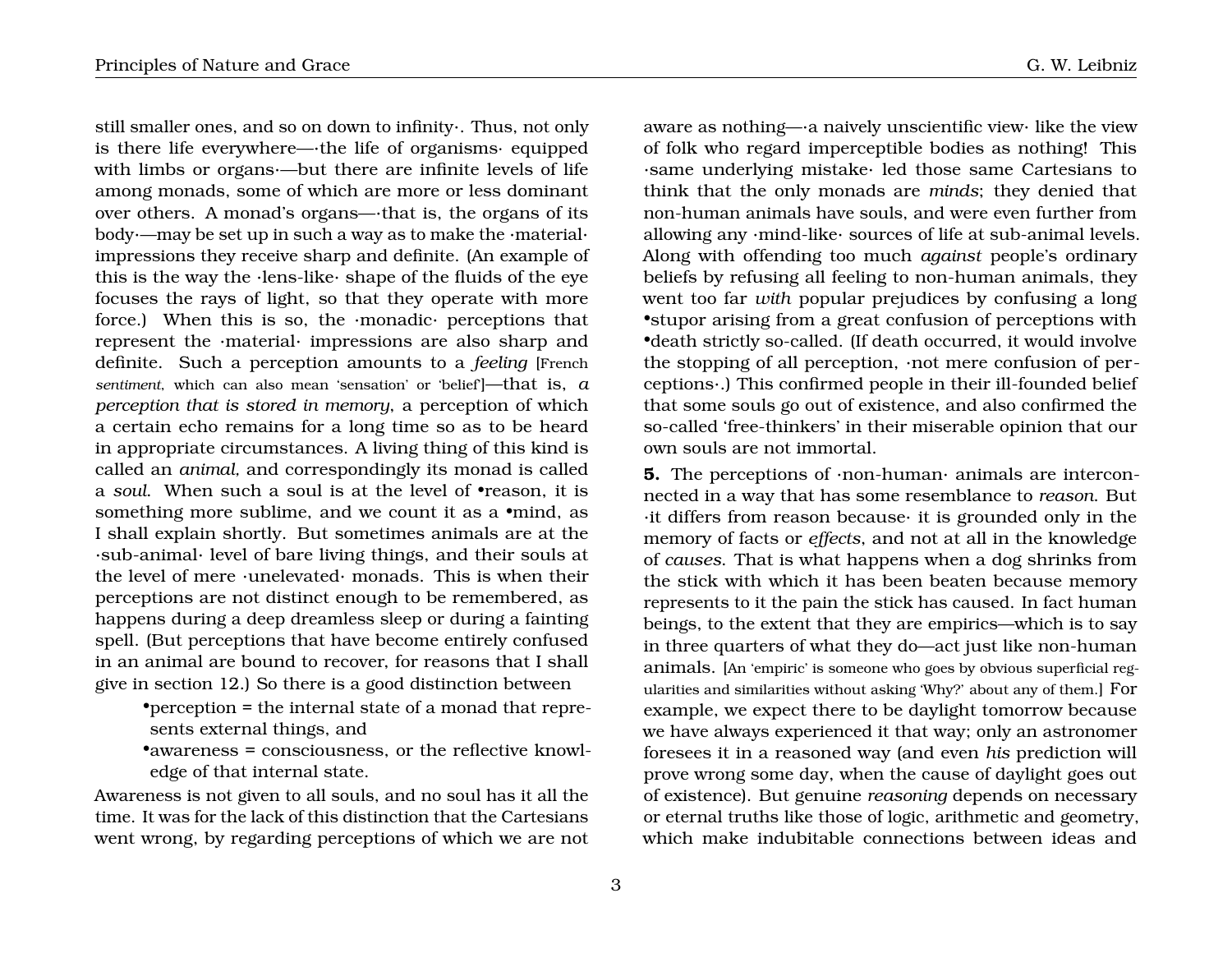reach conclusions that can't fail to be true. Animals that never think of such propositions are called 'brutes'; but ones that recognise such necessary truths are rightly called *rational animals*, and their souls are called *minds*. These souls are capable of reflective acts—·acts of attention to their own inner states·—so that they can think about what we call 'myself', substance, soul, or mind: in a word, things and truths that are immaterial. This is what renders us capable of science, or of demonstrable knowledge.

**6.** The ancients believed that living things come from putrefaction, that is, from •·formless· chaos; but recent researches have shown—and reason confirms—that this is wrong, and that plants and animals (the only living things whose anatomy we know) come from pre-•formed seeds, and therefore from the trans•formation of pre-existing living beings. The seeds of big animals contain little animals; through the process of conception these take on new clothing (·so to speak·) which they make their own, and which gives them the means to feed and to grow, so as to pass onto a larger stage and propagate [= 'be hatched or born as'] the larger animal. Human sperm are animals that are not rational and don't become so until conception settles a human nature on them. And just as no animals *completely come into existence* when they are conceived or generated, so none *go completely out of existence* in what we call their death; for it is only reasonable that what doesn't •begin naturally should not •end naturally either. ·What happens at death is that· the animal throws off its mask or its tattered costume and returns to a smaller stage, where it can still be just as *sensible* [French, meaning 'capable of *sensing*' or 'capable of *being sensed*'] and as orderly as it was on the larger one. And what I have just said about large animals applies also to the generation and death of those spermatic animals themselves; that is to say, they have grown up out of other still smaller

spermatic animals, in relation to which they would count as *large*! For everything in nature goes on to infinity, ·including the nested series of ever smaller animals·. So it is not only souls that can't be brought into existence or driven out of it. The same applies to animals: ·in their birth and death· they are only ·*transformed*—unfolded and refolded, stripped bare, re-covered. A soul never leaves behind its whole body, passing to an entirely new one. So there is no metempsychosis [= 'a mind's switching from one body to another'], but there is metamorphosis [= 'a body's changing its form']. Animals do change, but only by gaining and losing parts. In the process of nutrition this happens continually—little by little, by tiny, imperceptible steps. It happens all at once and very perceptibly in conception or in death, which makes the animal gain or lose a great deal all at once.

**7.** So far I have spoken only of *what goes on in the natural world*; now I must move up to the *metaphysical* level, by making use of a great though not very widely used principle, which says that *nothing comes about without a sufficient reason*; i.e. that

for any true proposition P, it is possible for someone who understands things well enough to give a sufficient reason why it the case that P rather than not-P. Given that principle, the first question we can fairly ask is: Why is there something rather than nothing? After all, *nothing* is simpler and easier than *something.* Also, given that things have to exist, we must be able to give a reason why they have to exist as they are and not otherwise.

**8.** Now, this sufficient reason for the existence of the universe can't be found in the series of contingent things—that is, in bodies and the representations of them in souls. ·I shall explain why it can't lie in the facts about •bodies; that it can't lie in the facts about •mental representations of bodies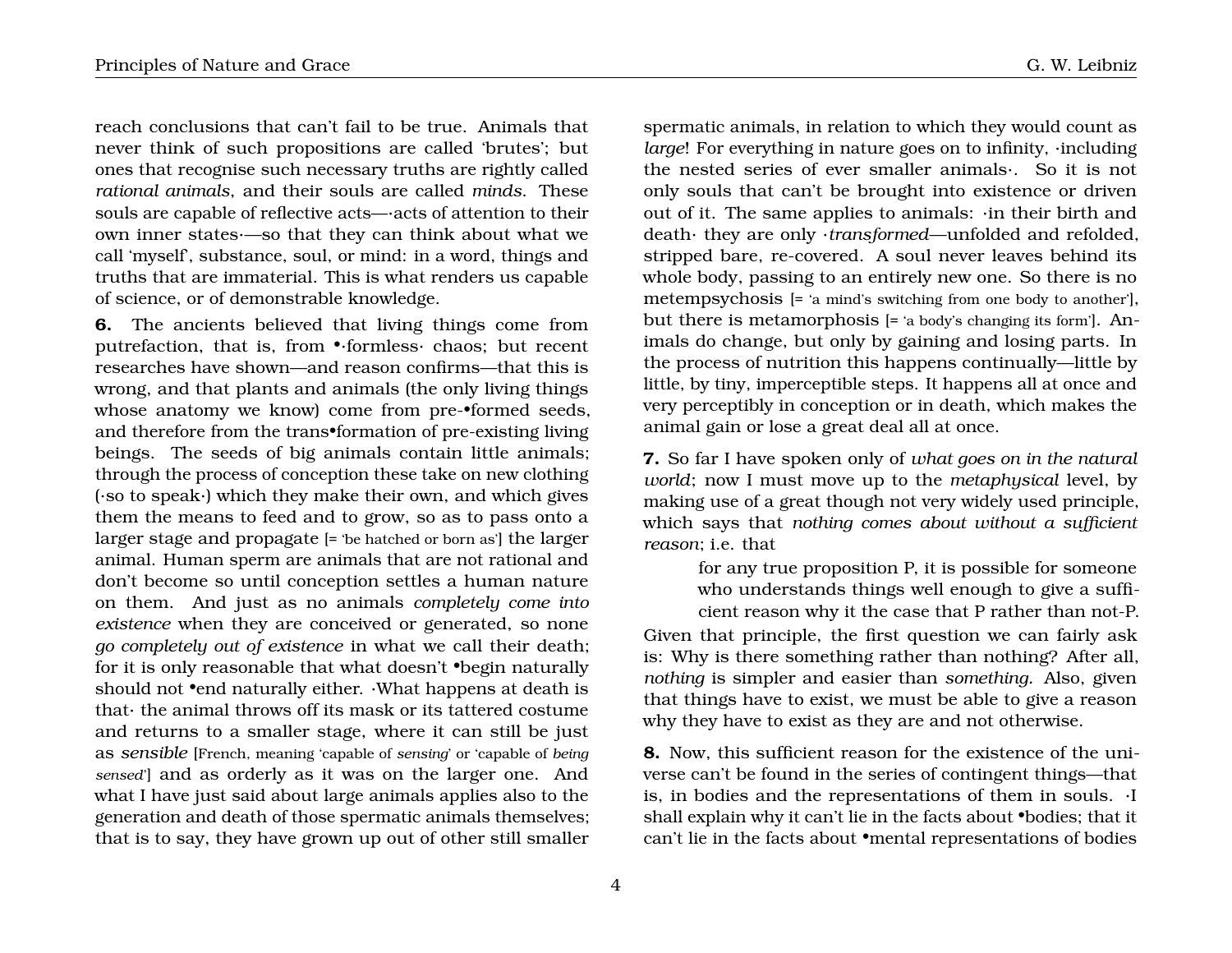follows from that·. The reason is that there is nothing in matter, considered in itself, that points to its moving or not moving, or to its moving in some particular way rather than some other. So we could never find in matter a reason for motion, let alone for any particular motion. Any matter that is moving now does so because of a previous motion, and that in turn from a still earlier one; and we can take this back as far as we like—it won't get us anywhere, because the same question—·the question Why?·—will still remain. ·For the question to be properly, fully answered, we need· *a sufficient reason that has no need of any further reason*—·a 'Because' that doesn't throw up a further 'Why?'—and this· must lie outside the series of contingent things, and must be found in a substance which is the cause of the ·entire· series. It must be something that exists necessarily, carrying the reason for its existence within itself; only *that* can give us a sufficient reason at which we can stop, ·having no further Why?-question taking us from this being to something else·. And that ultimate reason for things is what we call 'God'.

**9.** This simple, primal substance must have, eminently, the perfections possessed by the derivative substances that are its effects. [The technical term 'eminent' means 'in a higher form'. To grasp this, take the example of *will*. You are able to *decide how to act and then act on your decision*; that's what it is for you to have *will*, which Leibniz calls a perfection. This comes from God, he says, but will in you is coloured and constrained by many features that aren't present in God: the limits on your knowledge and on your physical powers, the potential influence of emotions, and so on. So *will* in God is tremendously unlike *will* in you; it is will in some higher form; which Leibniz and his contemporaries expressed by saying that God *eminently* has will.] Thus, the primal substance will have perfect power, knowledge, and will; which is to say that it will be omnipotent, omniscient, and supremely good. And God must also be supremely just, for justice in the broadest sense is nothing

other than *goodness in conformity with wisdom*. God (the primal Reason) who made things •come to exist through himself also makes them depend on him for their •staying in existence and for their •operations. Whatever perfections they possess they continually receive from him; but whatever imperfections they retain come from the essential and inherent limitation of a created thing.

**10.** God is supremely perfect, from which it follows that in producing the universe he chose the best possible design—a design in which there was

- •the greatest variety along with the greatest order,
- •the best arranged time and place,
- •the maximum effect produced by the simplest means, •in created things the highest levels of power, knowledge, happiness and goodness that the universe could allow.

For in God's understanding all possible things lay claim to existence, ·with their claims being strong· in proportion to their perfections; so the outcome of all those claims must be the most perfect possible actual world—·the one with the strongest claim·. Otherwise it wouldn't be possible to give any reason why things have gone as they have rather than otherwise. [The second of the four bulleted items evidently misses part of Leibniz's meaning. What he says are *les mieux menagés*—the best arranged or ordered or managed—are three things: *le terrain*, the time and the place. The French word *terrain* means pretty exactly what 'terrain' means in English. Glenn Hartz, when consulted about this, suggests the following. Wanting things to make things easy for the common reader, Leibniz here (as elsewhere) throws off the constraints of his own metaphysical views, and depicts planning the universe as though it were something like planning a vegetable garden: start it in the spring (time); situate it near the south shore (place); and put it on that splendid piece of flat fertile ground *there* (terrain).]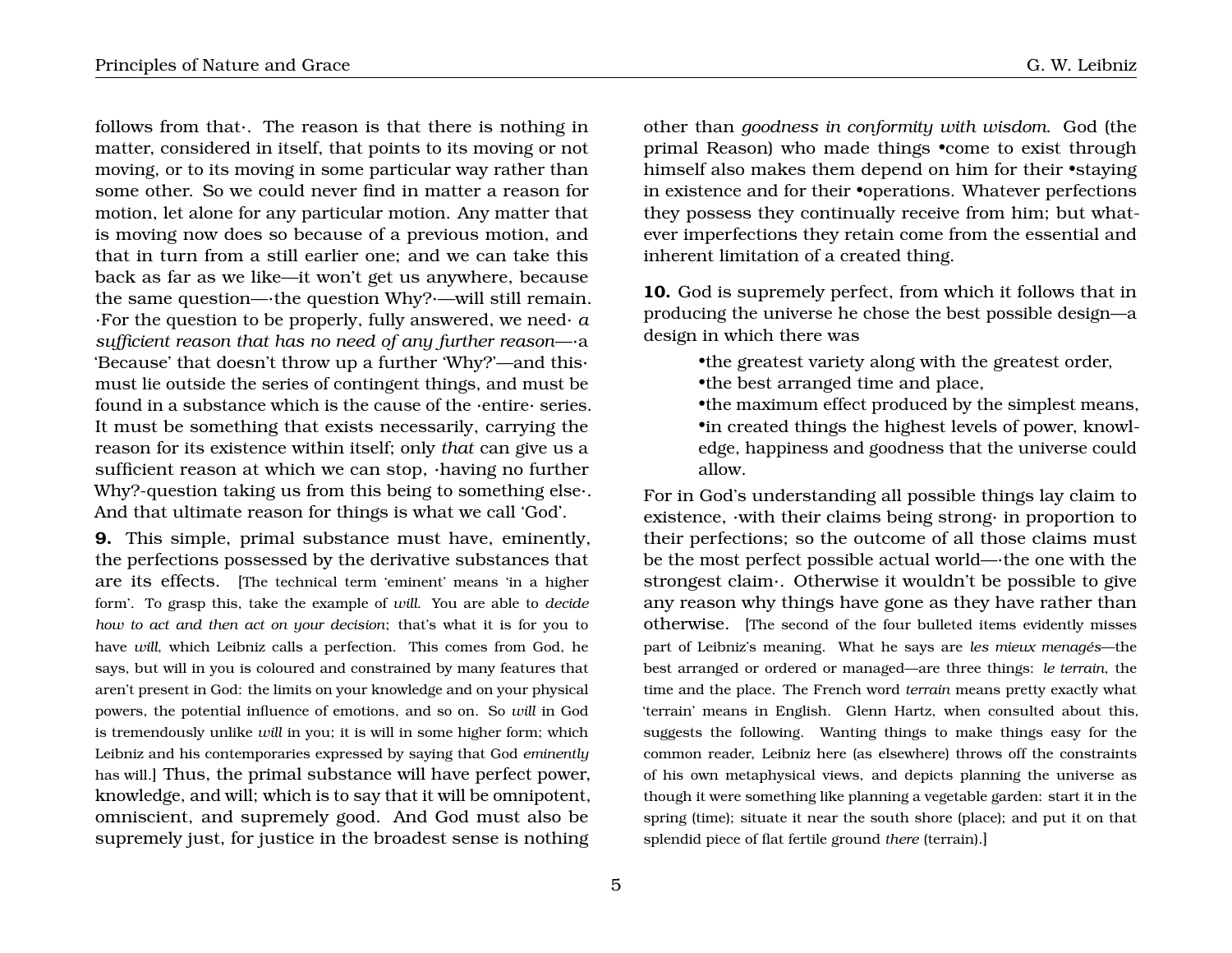**11.** God's supreme wisdom made him choose, above all, *the laws of motion* that hang together the best, and that have the best fit with abstract or metaphysical reasoning. They conserve the same quantity of

> •total or absolute force, i.e. of action, of •relative force, i.e. of reaction, and of

•directional force.

Furthermore, ·adding to the wonderful simplicity of the basic laws of physics·, action is always equal to reaction, and the complete effect is always equivalent to the total cause. These laws of motion have been discovered in our own time, some of them by me. If we want to explain *why* they are laws, it turns out, surprisingly, that we can't do this purely in terms of efficient causes, that is, in terms of matter. I have found that •·to explain why the basic laws of physics *are* laws· we have to bring in final causes, and that •these laws don't depend on •the principle of necessity, as do the truths of logic, arithmetic and geometry, but on •the principle of fitness, meaning that they depend on what ·God in his· wisdom has chosen. For anyone who can look deeply into things, this is one of the most convincing and most evident proofs of the existence of God.

**12.** From the supreme Author's perfection it follows not only •that the order of the entire universe is the most perfect that could be, but also •that

> every living mirror that represents the universe according to its own point of view,

that is to say

every monad, or every substantial centre,

must have its perceptions and its appetites ordered in the best way that is compatible with ·the perceptions and appetites of· all the rest. And from that it follows also that souls—that is to say, the most dominant monads—cannot fail to wake up from the state of stupor into which death

or some other accident may put them. (I said this about 'souls', but really it applies to the *animals* of which they are the souls.)

**13.** For everything in things is ordered once and for all with as much •regularity and as much •correspondence as possible. (·The correspondence in question is that between the states of each monad and the states of each other monad; it constitutes a sort of 'harmony'·.) This is because supreme wisdom and goodness can only work in perfect harmony. So the present is big with the future, the future could have been read in the past, and distant things are expressed in what is nearby. What is folded into any individual soul will become perceptible only through time, as the soul develops; but if we could unfold it ·all at once right now·, we could see the beauty of the universe in the individual soul—*any* individual soul. But as each of the soul's distinct perceptions involves an infinity of confused perceptions that take in the entire universe, the soul itself doesn't know the things of which it has a perception except insofar the perception is distinct and conspicuous; and the extent to which a soul has distinct perceptions is the extent to which it is perfect. Every soul knows infinity—knows *everything*—but knows it in a confused way. It is like what happens when I walk along the seashore: in hearing the roar of the sea, I hear—though without distinguishing them—the individual ·little· noises of the waves out of which that total noise is made up. Similarly, our ·big· confused perceptions are the outcome of the ·infinity of tiny· impressions that the whole universe makes on us. It is the same for each monad. Only God has distinct knowledge of everything, as he is the source of everything. It has been well said that it's as though God were like *a centre that is everywhere, with a circumference nowhere*, because to him everything is immediately present, at no distance from that Centre.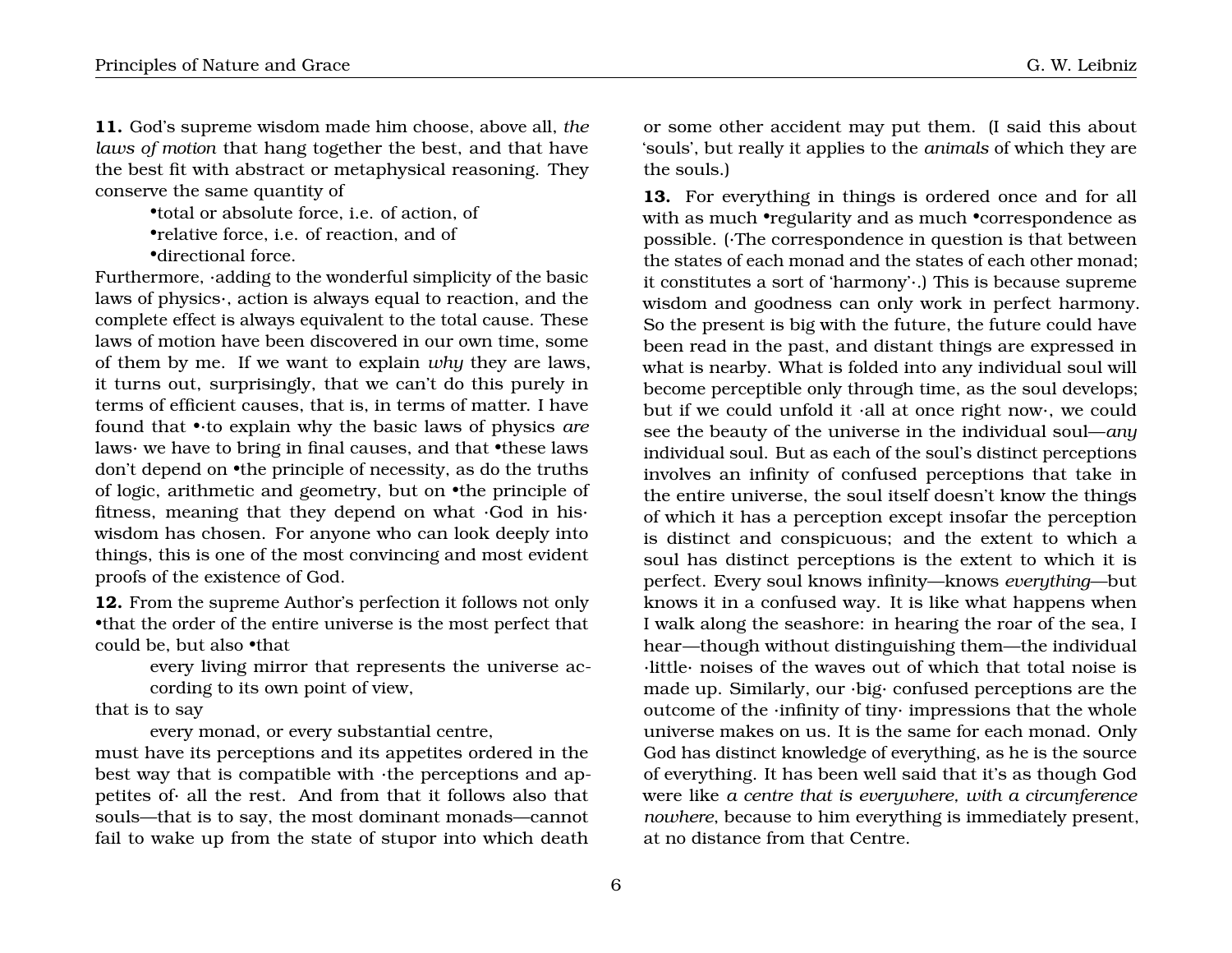**14.** As far as the rational soul—the *mind*—is concerned, there is something more to it than to monads generally, or even to mere souls ·that are not rational·. A rational soul is not only •a mirror of the universe of created things, but also a •likeness of the creator. A mind not only •has a perception of God's works, but can also •produce something that resembles them, though on a smaller scale. For our soul is systematic in its voluntary actions, and in discovering the sciences that God has followed in his ordering of things (by weight, measure, number, etc.). The soul imitates in its own sphere, and in the little world in which it is permitted to operate, what God does in the world at large. (I spoke of the soul's 'voluntary' actions so as to set aside the wonders of dreams, in which we easily invent things that we couldn't come up with while awake unless we worked at them for a long time, these dream achievements of ours being involuntary.)

**15.** That is why all minds, entering (by virtue of reason and of eternal truths) into a kind of community with God, are members of the *City of God*—that is, of the most perfect state, formed and governed by the greatest and best of monarchs. This applies to the minds of men and also those of ·higher-than-human· spirits. In this perfect state there is

no crime without punishment,

no good act without its appropriate reward, and as much virtue and goodness as is possible.

God doesn't achieve all this by •disturbing ·the course of· nature, as though he had ordained that souls did things that •interfered with the laws of bodies. Rather, he achieves it •through the natural order of things, by means of the •harmony that he has pre-established from all time between

the kingdom of nature and the kingdom of grace, between

God as architect and God as monarch.

·This harmony works· in such a way that nature itself leads on to grace, and grace perfects nature—·completes it, rounds it off·—while at the same time making use of it.

**16.** Only •revelation can tell us in detail about the great future that awaits us  $\cdot$ in the next life $\cdot$ ; •reason can't do that. But reason *can* assure us that things have been done in a way that is better than we could wish. God is the most perfect and the happiest of substances, and therefore the most worthy of love; and true pure love is the state that enables one to take pleasure in the perfections and the happiness of the person one loves; therefore, love for God must give us the greatest pleasure of which we are capable.

**17.** And it is easy to love God as we should, if we know him to be as I have just described him. We can't perceive God through our external senses, but he is nevertheless very lovable and a source of very great pleasure. ·There is nothing puzzling or mysterious about getting *pleasure* from something that isn't *perceivable* through the senses. Here are three reasons for taking that idea in our stride·. **(1)** We know what pleasure people get from *honours*, though they don't consist in qualities detectable by our external senses. **(2)** Martyrs ·who go happily to their deaths· show what the pleasures of the mind can do. (The same is true of fanatics, though in their case the emotion is out of control.) **(3)** The pleasures of the *senses* themselves come down in the end to *intellectual* pleasures—·they strike us as sensory rather than intellectual only because· they are known in a confused way. Music ·that we •hear· can charm us, even though its beauty consists only in relations among numbers, and in the way the beats or vibrations of the sounding body return to the same frequency at certain intervals. (We are not *aware* of the numbers of these beats, but the soul counts them all the same!) Our pleasure in the proportions of things we